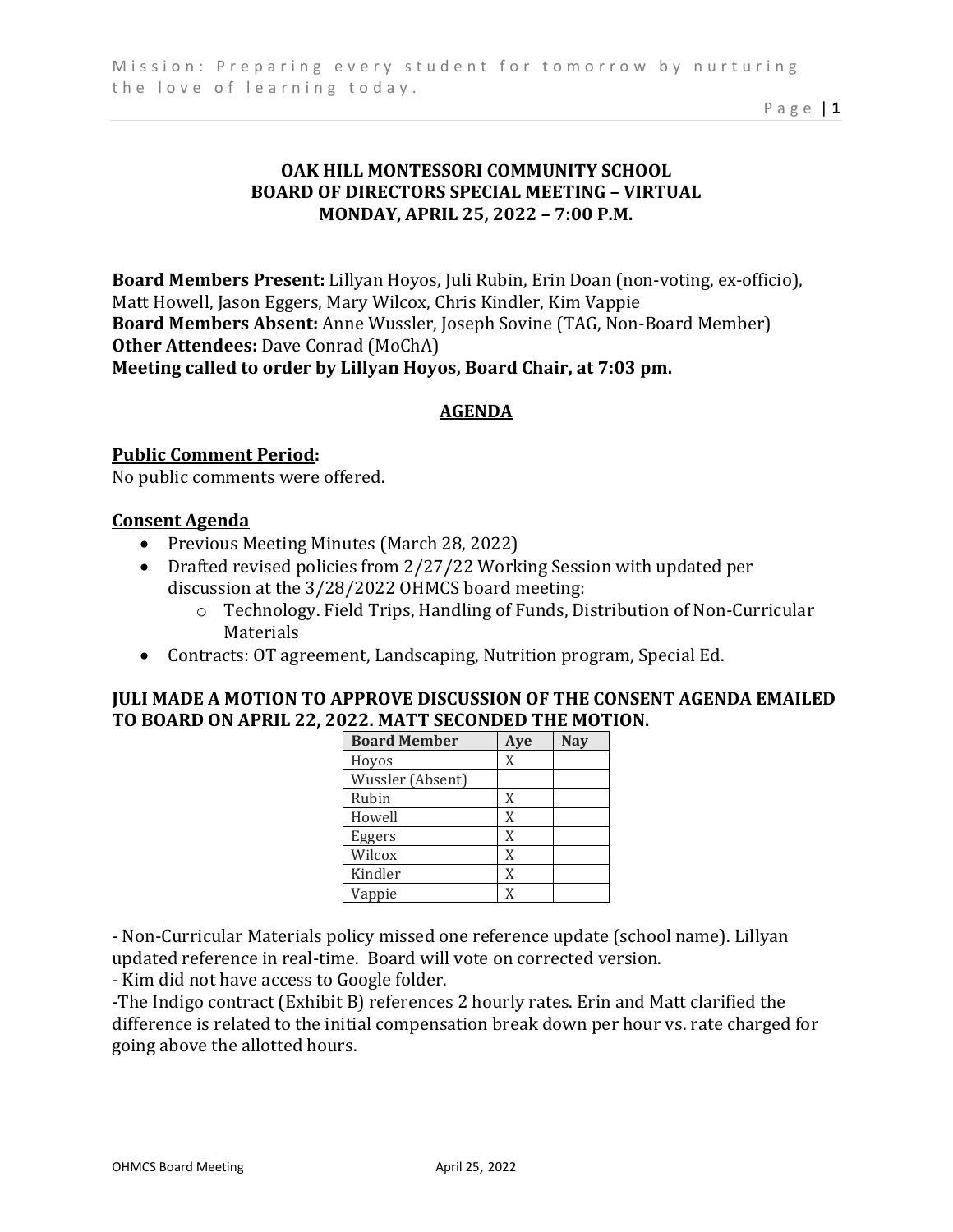- Consent Agenda packet was sent to members for review via email.

## **JULI MADE A MOTION TO APPROVE THE CONSENT AGENDA EMAILED TO THE BOARD ON APRIL 22, 2022, AMMENDED TO UPDATE THE DISTRIBUTION OF NON-CURRICULAR MATERIALS TO CORRECT THE SCHOOL REFERENCE. MARY SECONDED THE MOTION. THE MOTION PASSED. THE VOTES WERE:**

| <b>Board Member</b> | Aye | <b>Nay</b> | <b>Abstain</b> |
|---------------------|-----|------------|----------------|
| Hoyos               | X   |            |                |
| Wussler (Absent)    |     |            |                |
| Rubin               | X   |            |                |
| Howell              | X   |            |                |
| Eggers              | X   |            |                |
| Wilcox              | X   |            |                |
| Kindler             | X   |            |                |
| Vappie              |     |            |                |

#### **Financial Packet Review – Joseph Sovine (TAG)/Matt**

The Anton Group emailed financial review of Balance sheet, Income Statements, Fund Level Details, Check Register, Cash Flow for March 2022. Matt walked through the documents.

Matt followed up with Bank Cherokee to clarify process for tapping into line of credit. Still waiting to hear back from Bank Cherokee.

#### **MATT MADE A MOTION TO APPROVE THE MARCH 2022 FINANCIAL PACKET SENT TO THE BOARD ON APRIL 22, 2022. JULI SECONDED THE MOTION. THE MOTION PASSED. THE VOTES WERE:**

| <b>Board Member</b> | Aye | <b>Nay</b> |
|---------------------|-----|------------|
| Hoyos               | X   |            |
| Wussler (Absent)    |     |            |
| Rubin               | X   |            |
| Howell              | X   |            |
| Eggers              | X   |            |
| Wilcox              | X   |            |
| Kindler             | X   |            |
| Vappie              | X   |            |

### **Executive Director Updates – Erin**

Updates on enrollment and waitlists, DHS future visits, MCA testing recap, COVID policy, and community engagement activities.

#### **Chair Updates – Lillyan**